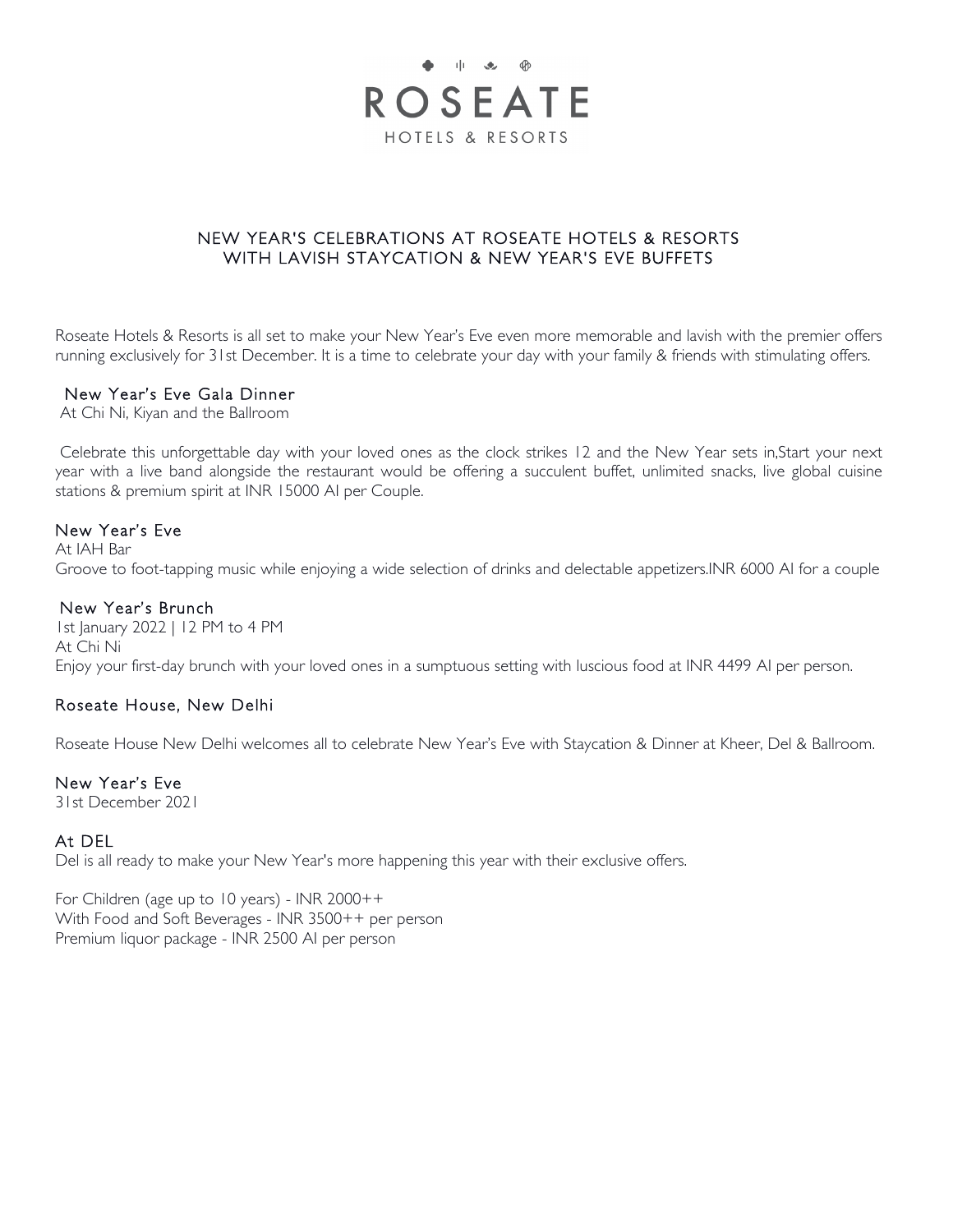

## At Kheer

Kheer, Roseate House special Indian cuisine fine dining restaurant has set their menu with a live street food station, premium spirits, foot-tapping music with food and soft beverages at INR 4000++ per person Premium liquor package - INR 2500 AI per person

## At Ballroom

Avail oneself with fun activities include Tambola, stand-up comedy, DJ, with unlimited premium drinks & live global cuisine stations at INR 15000 AI per couple

# New Year's Eve Celebration

At DEL Alfresco

Ring in the New Year in an unforgettable, incredibly intimate Cabana setting under the stars with a special curated menu and spirits at INR 30,000 AI for a couple

### New Year Eve Staycation

31st Dec - 1st Jan 2021

Experience the unimagined stay at RHND this New Year's at special offers .One night stay with special Christmas amenities, a bottle of house wine with, Deluxe Room with complimentary flavorsome breakfast at 11999 AI.

### New Year's Brunch

1st January 2022 At DEL, world cuisine bistro

First-day brunch with your loved ones deserves a magnificent setting & toothsome food include children up to 10 years -INR 2000 ++

with food and soft beverages - INR 3000 ++ per person premium liquor package - INR 2500 AI per person

# The Roseate Ganges

New Year's Eve Celebration 31st December 2021

Celebrate New Year's Eve under the stars in an intimate setting, while enjoying a lip-smacking menu and live music alongside.

At Terrace - INR 19,999++ for a couple Chidya Ghar - INR 9999++ for a couple